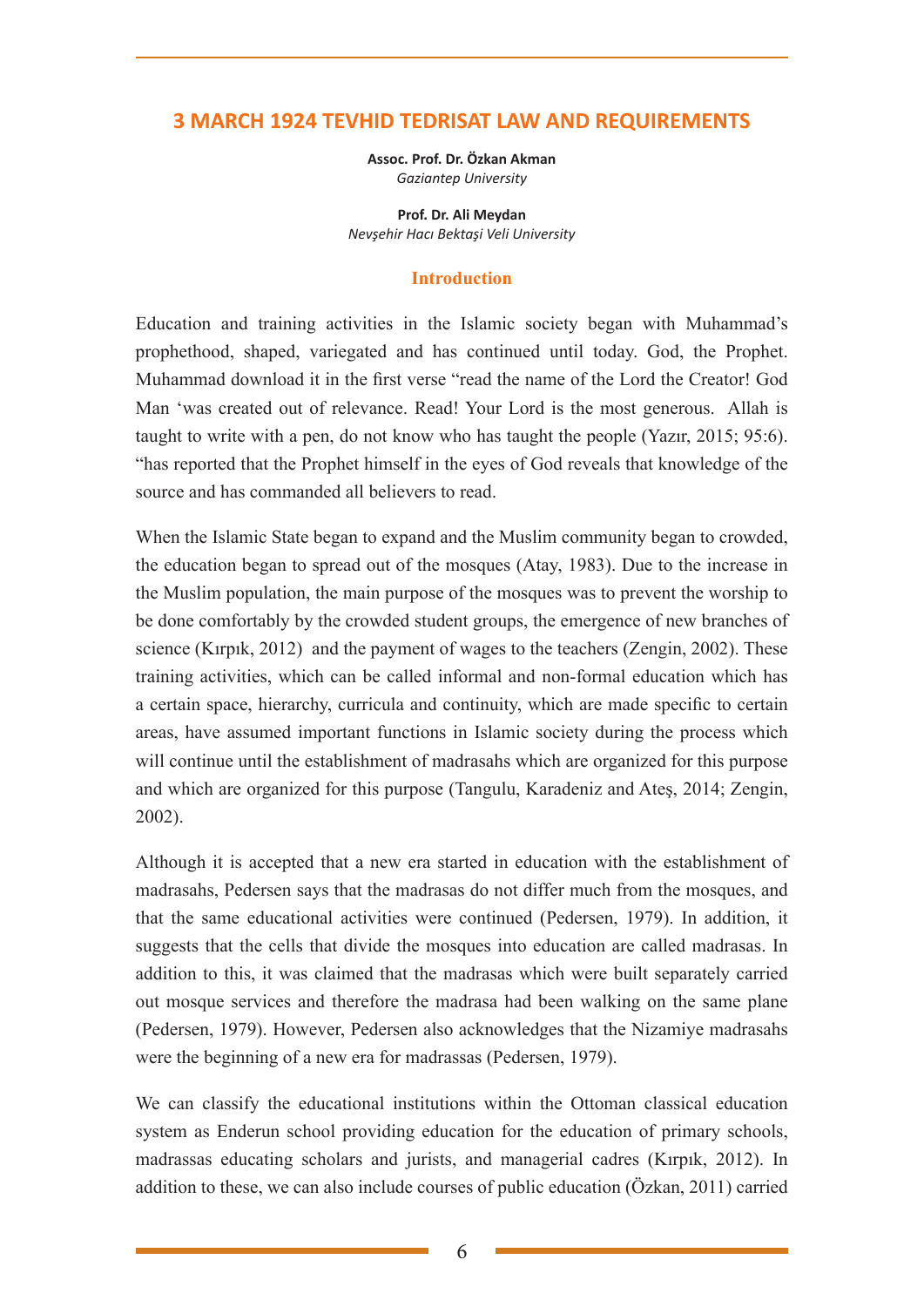out by the tarikats who undertake the education of the people who are not under the control of the state, and the courses offered publicly through the mosques and masjids as lectures (İpşirli, 1994; Şimşek, Küçük and Topkaya, 2012).

The main educational institution of the Ottoman Empire was undoubtedly madrasas. In the Ottoman Empire, the madrasa included secondary and higher education. Someone who wanted to start the madrasa had to have graduated from primary school, dâru'lhuffaz or had received special education at home (Şanal, 2003).

The Ottoman sultan and other administrators made great efforts to establish and maintain the madrasas. The Ottomans recognized the existing foundations in the land they acquired from Muslim principalities and allowed them to continue their activities in their mores (Uzunçarşılı, 1965). Thus, the foundations in the places seized and the madrasas affiliated with these foundations continued their educational activities. In places taken away from non-Muslims, a rapid reconstruction work was carried out, new madrasas and foundations were established to provide the expenses of these madrasas.

The students who were collected in the Ottoman education system were called by the names such as tüllâb, suhte (softa), musteid, and consultancy. However, it was generally called to the students of the primary school, to the students in the lower medrese students and to the students in the high school students (Kazıcı, 2011).

The student, who was included in the Ottoman education system, could enroll in a madrasa in the upper secondary school with the certificate he got from the madrasah he had finished. The so-called Temessük are important in terms of showing the students who read the courses they have read. In time, the emergence of those who wished to enter the way of the short path by not obeying the hierarchy of the madrasa along with the distortions that occurred in the madrasa education system made it necessary to have icazetnâmen being accepted to the madrasa (Uzunçarşılı, 1965). According to this, the student had to read the lessons which should be read at every medrese degree in sufficient time and amount and he had to document with icâzetnâme.

Education in the Ottoman Empire, the classical educational institutions in addition to the madrasa of Western-style education schools opened into a new process. The religious education given in the newly opened schools brought new debates and religious education in schools was criticized. It was built on religious foundations (Okumus, 2006). In the Ottoman Empire, this was a very unfamiliar situation. Tanzimat with Westernization activities have concentrated itself in the field of education, the writing, the Ottoman secularisation process has come to identify the educational system (Okumuş, 2006). This will be of particular religious courses given in the new schools in the disturbance had been the subject of complaints.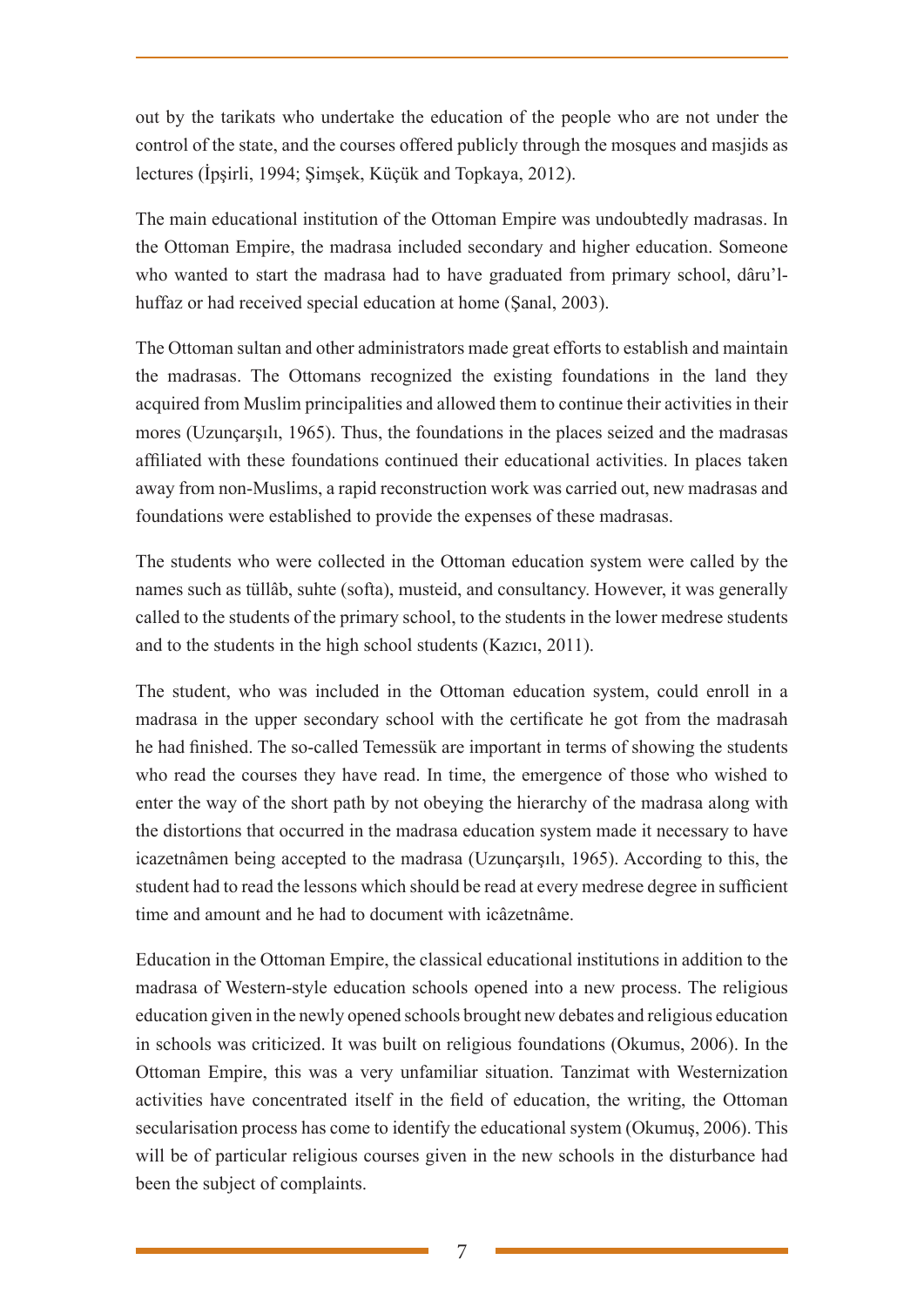On the other hand, the medreses, which were the educational institutions of the Ottoman period, continued to exist. However, due to neglect, the desired level did not reach the level and began to be criticized. In this period, after the occupation of Istanbul by the Allied forces, he was unable to work in a healthy manner, and he finally interrupted his works and was finally closed by the Sultan on 11 April 1920 (Akyıldız, 1919). After the Meclis-i Mebusan could not work freely and finally shut down, Mustafa Kemal Pasha had declared that a safe assembly could be held in Ankara (Kuran, 1985), and then he started his activities by opening the Grand National Assembly on April 23, 1920 (Akyıldız, 1919). Thus, a new parliament was established in Ankara, and the foundations of a new state structure began to take shape. Every sector of the newly formed parliament / state had hoped for a set of hopes.

#### **Regression of Madrasahs**

Ottoman Madrasas, which had lived its golden age in the period of Fatih, Bayezid and Kanuni in parallel with the development and rise of the Ottoman Empire, started to experience the problems experienced in other state institutions with the beginning of the period of stagnation and regression of Ottoman Empire and became a target of criticism (Akyüz, 1982). In this case, we can talk about the right proportion between the development of the madrasas and the development of the state (Sarikaya, 1999). In the same way, the state has made all kinds of scientific treatises and respects to the class when it was in Periods of strong political and financial fields (Okumuş, 2006).

The aim of establishment of madrasahs; to educate the public, to solve the problems of the people of the law and the state of lawyers to take charge in various institutions to train officials (Ihsanoglu, 1999). Therefore, the courses taught in the madrasas are mainly aimed at providing a better understanding of the Islamic religion. In addition to these, the grammar was taught and the sciences such as sculpture were taught as auxiliary sciences (Sarıkaya, 1999). In his examples, when Kâtip Çelebi stated that the science of the delegation should be taught in madrasa, he also states that these are actually auxiliary science for Islamic law (Çelebi, 1990).

This, of course, does not mean that knowledge in the field of positive sciences is not produced. However, we can say that scientific knowledge is acquired with personal curiosity and interest. Indeed, III. Takiyüddin (927-993), Who was brought to the rank of chief astronomer in the period of Murad, was allowed to establish an observatory and even the necessary support was given to the observatory. III. Takiyüddin, who also produces the instruments to be used in the observatory, made observations and calculations over his period. However, the observance of some clergy that did not last long in the observatory of this observatory in 1580 by the Sultan's decree was destroyed by Kaptan-ı Derya Kılıç Ali Pasha (Baltacı, 2005).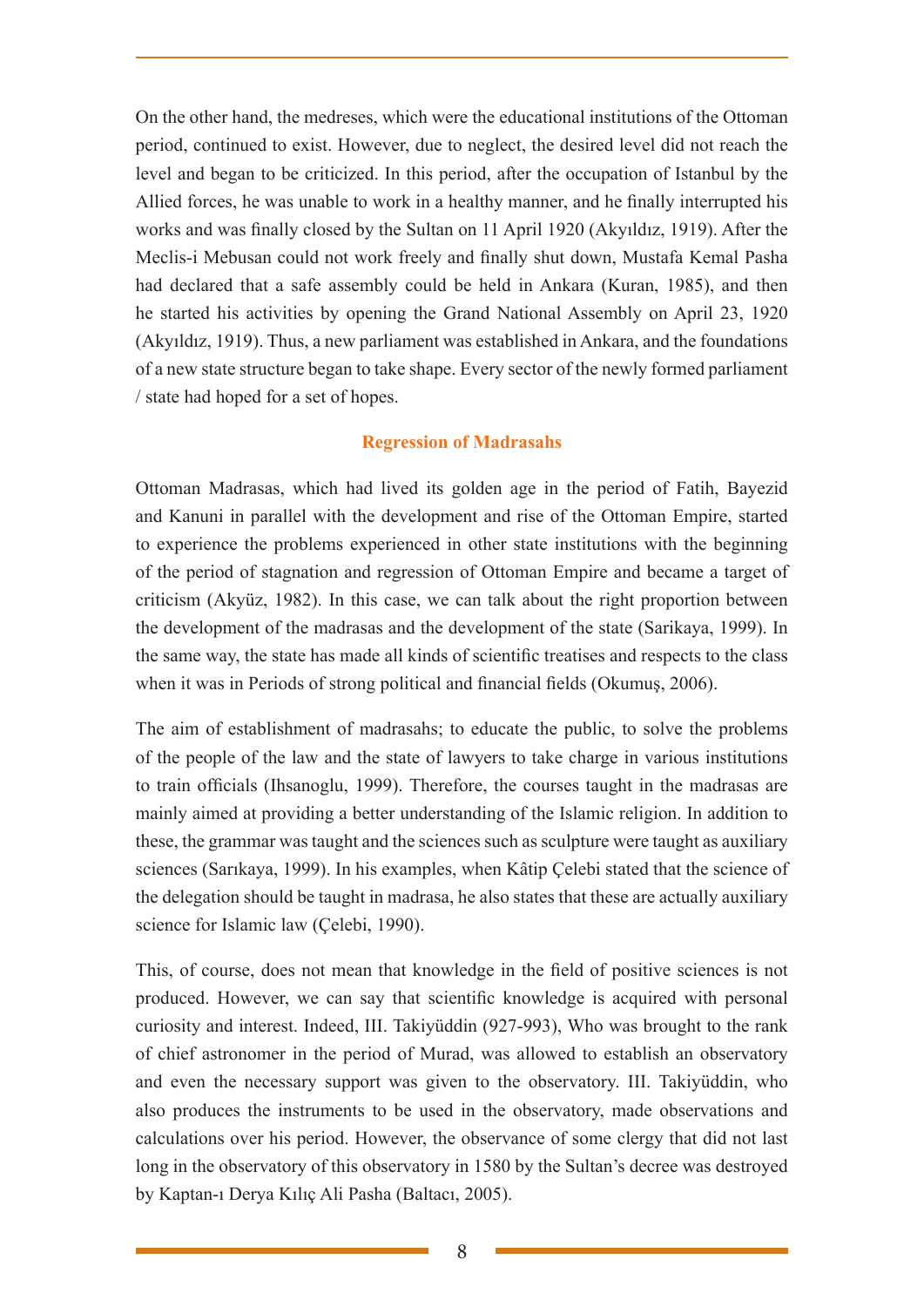XVII. century, one of the most important power in the world within the Ottoman Empire, saw himself superior to other States and civilizations (Ihsanoglu, 1999). Get the win on the battlefield, seized booty, owned trade routes, the rule has been brought against non-Muslims understanding of the Islamic faith was one of causes giving rise to this case (Sarikaya, 1999). However, as a result of the developments in Europe after the Renaissance and the Reformation, the European enrichment, the advancement in science and industry influenced the countries outside Europe. the center of the world trade began to change in favor of Europe (Açıkgöz, 2008). With this situation, the defeats in the battlefields and the loss of spoilages and land losses caused the Ottoman State to question itself and lead to the acceptance of Europe's superiority (Okumus, 2006).

The defeats in the wars, the burning of the Ottoman fleet by the Russians at the openings of Cesme and the lack of preventive measures taken by the modern measures required the establishment of an army with the equipment required by the age (Akyüz, 1982). In order to be able to fight with the enemy, the cadres were trained according to the innovations of the age (Beydilli, 2006). In this context, Humbaracı Quarry, which was founded by French General Comte de Bonneval (Humbaracı Ahmed Pasha) (1160/1747), who became a Muslim after the Tulip Era in 1934, became the first European-style military education institution (İhsanoğlu, 1999).

### **Western Style Private Schools**

II. Mahmoud (1808-1839) periods along with the western economic, cultural, military, through the adoption of the rule in the field of education in almost all state institutions were born of the desire to reform (Kodaman, 1988). For this purpose, starting with a western theme has gained a new dimension with the proclamation of the Tanzimat was declared in 1839. officially started when signs of Westernization adventures in the Ottoman Empire (Kafadar, 1997) müslüm While passing matters related to the training in the Tanzimat Edict, Muslim all public life, property, the people's basic rights and freedoms as enshrined in rape security was emphasized that under the state guarantees ( Ihsanoglu, 1999). However, innovation can be said that the launch took place as the Tanzimat education area which has seen the most impact (Gündüz, 2013).

### **Correction of the Madrasas and the Newly Established Madrasahs**

Since the foundation of the Ottoman Empire, the madrasas, which are the basic educational institutions of the state, have been subjected to some criticisms after the Kanuni period and a number of measures have been tried to be taken against the madrasas in order to prevent them by starting to see some problems experienced in the madrasas (Baltacı, 2005). However, these measures are generally understood to be in line with the good conduct of the laws in the Fatih and Kanuni periods (Özyılmaz, 1993).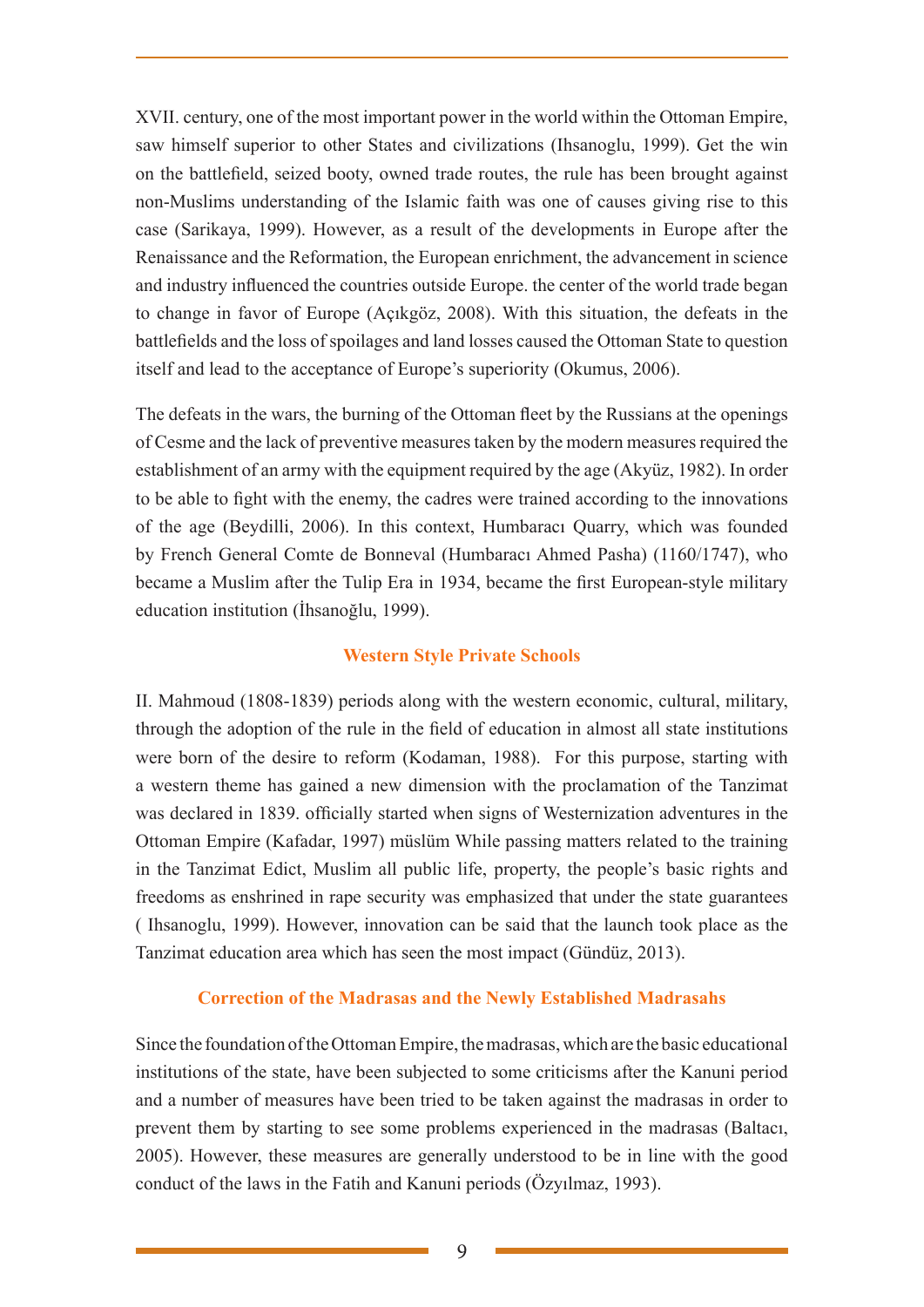In the Tanzimat period, although the employment areas of the madrasas narrowed with the opening of the new educational institutions, the madrassas were still able to work in the fields such as the execution of the religious services, the cadre in courts and the education in the ibtidai schools (Öcal, 2015). In the same period, the studies conducted in the field of education were generally of concern to schools and no rehabilitation work was carried out on madrasahs (Zengin, 2016).

The new era, which started with the proclamation of the Second Constitutional Monarchy, is an interrogation period, unlike the silent, stagnant, orphaned old period. Although this question was experienced among intellectuals, the debates on newspapers, magazines, books etc. The reflection of the people through the means of communication was effective in attracting the society to change.

Again with this period, intellectuals, when discussing the source of the problems experienced by the Ottoman society, the reason for the crisis is the education system. The Westernization movement, which had begun since the Tanzimat period, continued in this period and the people continued to waver in all areas of life between the distinction of alaturka-alafranga. So it must be the job to raise individuals who will adapt to social change. In line with this view, studies in the field of education have intensified.

When we look at the general education system of the period, we see three institutions. The first is the Ministry of Religious Affairs and Foundations. The second is the ministry of education and the third is the embassy. The Ministry of Religious Affairs and Foundations is responsible for primary schools and madrassas. The Ministry of Education is responsible for ousting, rudiments, idols and sultans, while embassies are responsible for minority and missionary schools. In short, the society consists of divided groups in the sovereignty of the generation coming from three different educational institutions. We can classify the movements of ideas that are shaped by the Tanzimat period and matured until the time of the Constitutional Monarchy period.

Religious Affairs and Endowments in the Ministry of educational institutions, reason and science with no place to give the courses are only providing religious education, the Holy Qur'an's nice to read targeted, just memorizing information provided, innovation and grown in a closed way to change, moderate or also mentioned was the subject of a sovereignty conservative Islamist views.

In addition to religious subjects in educational institutions affiliated to the Ministry of Education Although the courses offered places at the positive sciences, trying to imitate completely western, along with memorizing information based on a number of theories, society grows away from the culture, it was grown moderate or people with opinions extreme jabbing.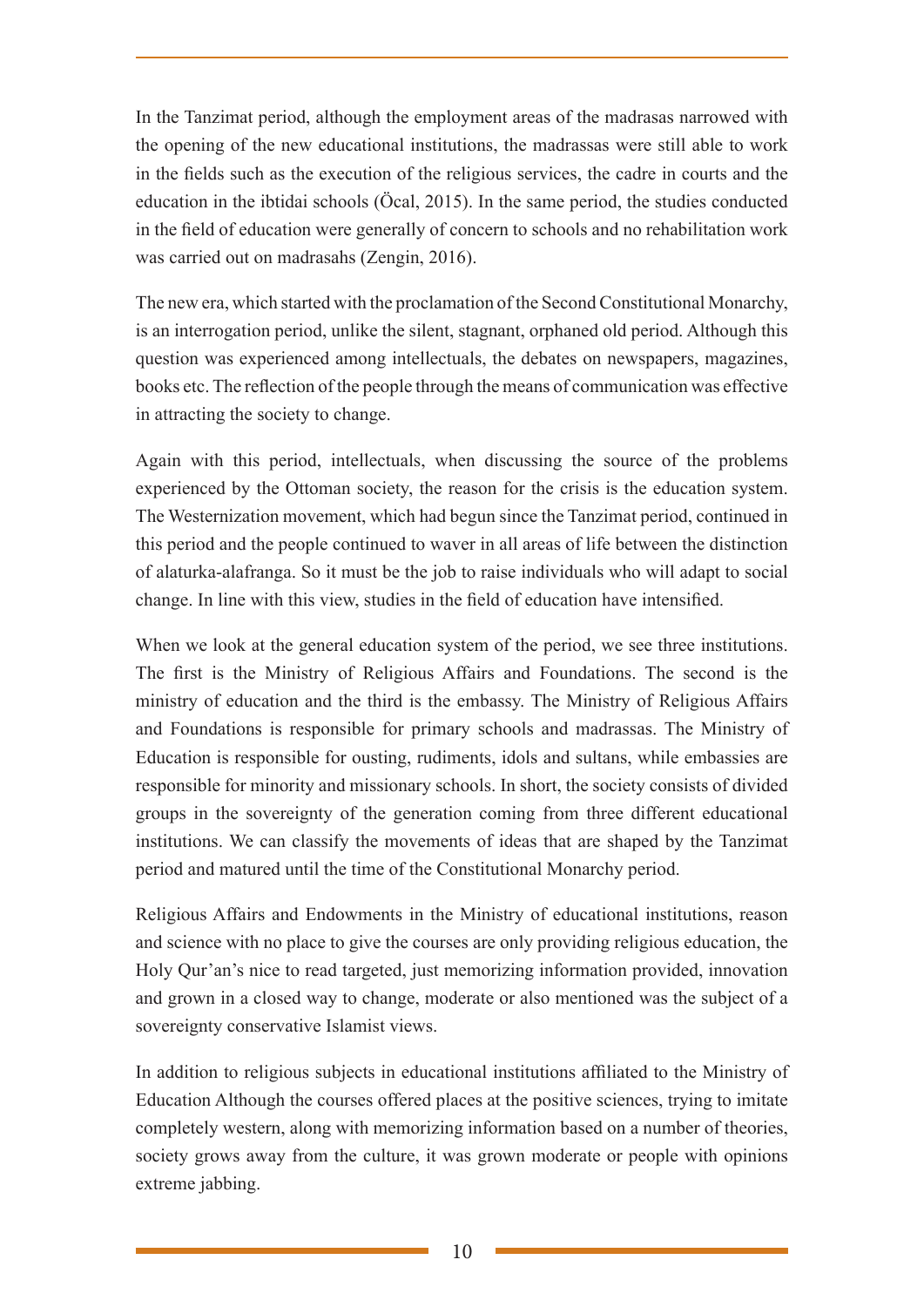Unification of Education means teaching union. Unification of law in the narrow sense of education or training is being covered from a single location. If we look at the broad sense, an enormous threat in ensuring the existence of the country, out of the dilemma with the Tanzimat period of innovation, financial, economic, spiritual and cultural dimension of possibilities is resolved. threatening elements here; the lack of a consensus on the rising generations, education allocated to three different places to be transferred to the budget, education, preferring foreign schools in the country due to the poor quality and insufficient, gender discrimination in education can be listed as the observance.

In discussing the education system of the Ottoman State, we are not talking about an education system that is actually broken from its past. The education system of the Ottoman State was largely influenced by the education system established by the Great Seljuks. Therefore, we can say that the Ottoman education system is a continuation of the educational system of Muslim societies before it.

# **Primary Education Before Second Constitutional Monarchy**

Within the framework of the reform movement in Ottoman History, Sultan Mehmet II in 1824. Mahmoud published by edict is a document concerning elementary closely. This edict reads as follows: All Muslims will first learn the religion and world affairs will be dealt with thereafter. Lately 5-6 year-old children should be in school, parents are giving side veteran to run away from learning an art school. Therefore, such children remain ignorant parents. Henceforth, no one came to puberty (12 years) can not run next to the masters children. depending on where they sit with children will be given access to puberty and apprentices, Istanbul, Eyüp, Üsküdar, Galata Kaddish to be taken by parents and instructors and apprentices can be given after receiving a sealed warrant. Otherwise, if the parents will be punished. Working with orphans are forced to work to go to school is twice a day. Koran to children in this school, tecvit according to each child's ability, Ilm-ı Hal as treatises,

According to this decree II. Mahmoud, came the 5-6 year old children were required to obtain a certain education. This children's education will be provided before and after puberty would be allowed to come to work. This would be punished if parents do not comply with the edict. However, studies compulsory for children who would be allowed to go to school two days a week working condition.

In the Tanzimat period, serious attention was paid to education only in 1845 with the line of Abdulmecid's Hattı Hümayun. According to this Hattı Humayun;

- 1. The ignorance of the public should be eliminated and education should be provided.
- 2. Education and vocational training should be addressed at all levels.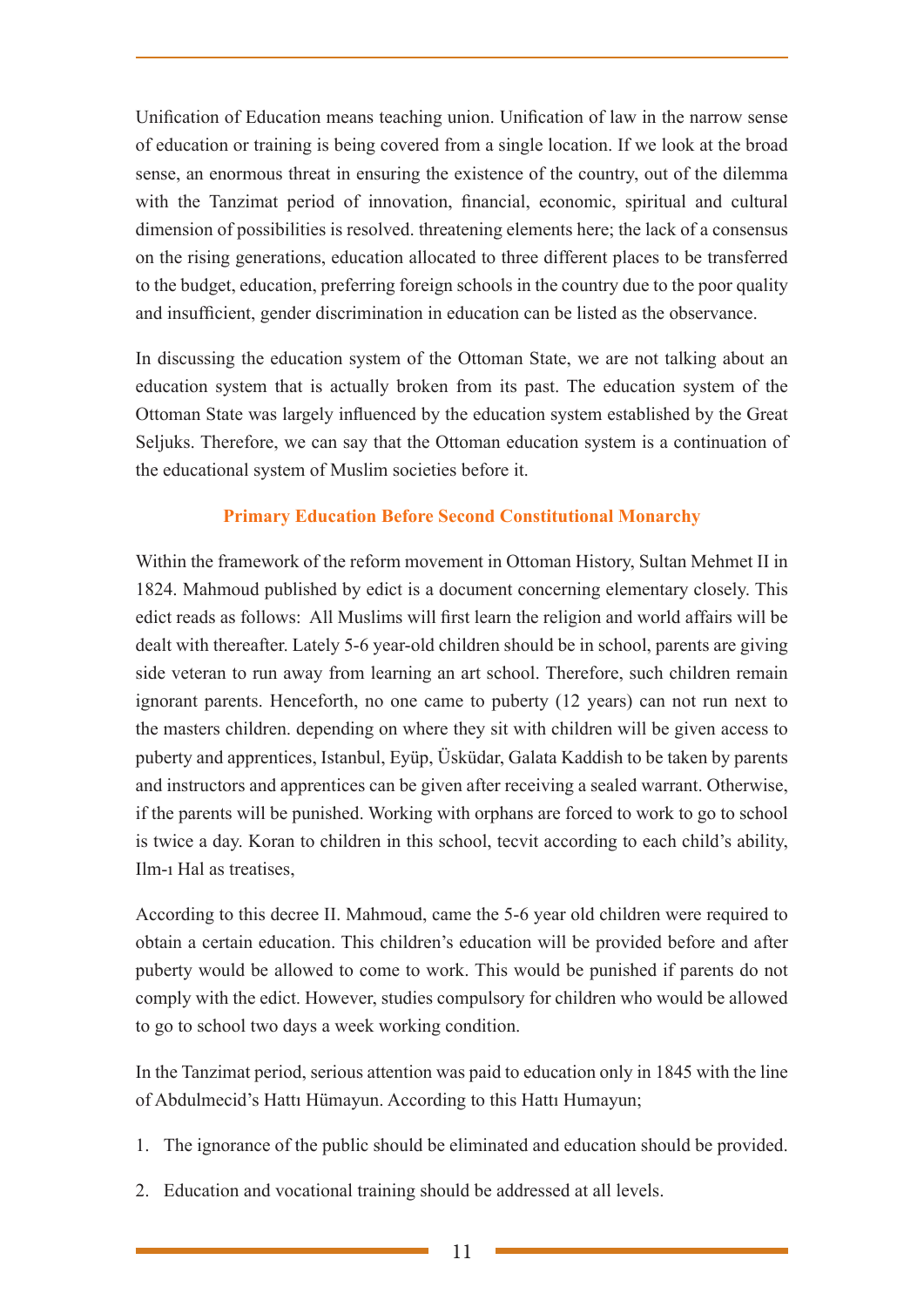- 3. A suitable education should be given to the world as well as to the religion.
- 4. Schools should be opened in every suitable place in the country (Berker, 1945).

The important and important steps in the field of elementary education were taken in the last period of Tanzimat in the time of the Ministry of Saffet Pasha (Yılmaz, 1999) with the Regulation on Education. 3-17 articles "of this regulation, consisting of 198 items, is divided into primary education (Özalp, 1982). Namely;

- 1. There will be at least one primary school in each neighborhood and village. This school will be separate for both nations where Muslims and non-Muslims live together (Article: 3).
- 2. The construction, repair and teacher expenses of primary schools will be covered by the society concerned (Article: 4).
- 3. Teachers will be assigned according to the regulations to be rearranged (Article: 5).
- 4. The duration of primary education is 4 years. The program to be implemented is as follows: "New method of Elifba, Koran, Tecvit, Moral Risals, ilm-ü state, writing, Concise Fenn-i Hesap, Concise History-i Osmanî, Concise Geography, Useful Information". In the non-Muslim schools, education will be carried out with their own religions and their own languages (Article: 6).
- 5. Girls 6-10, men between 7-11 years of age are obliged to continue the school (Article: 9).
- 6. The parents of the children who are not compulsory to the school will be punished. Only children with physical and mental defects, children who are obliged to earn a living from their families, who should attend a school at least half an hour away, etc. It is stated that those who have reasons are exempt from attendance obligation (Article: 10-13).
- 7. If there are two primary schools in one place, one will belong to boys and the other to girls. Otherwise, it is appropriate for girls to attend boys' school until they are available (Article: 15).
- 8. In girls' schools, teachers and sewing craftsmen will be women. If a female teacher is not found, decent male and older male teachers can be assigned to girls' schools (Article: 16).

The reform movements in education, which started with the Tanzimat period, brought about the efforts to reform the primary schools in 1870. The study, which was started on 4 May 1870 with the commission of 4 members elected by the members of the Council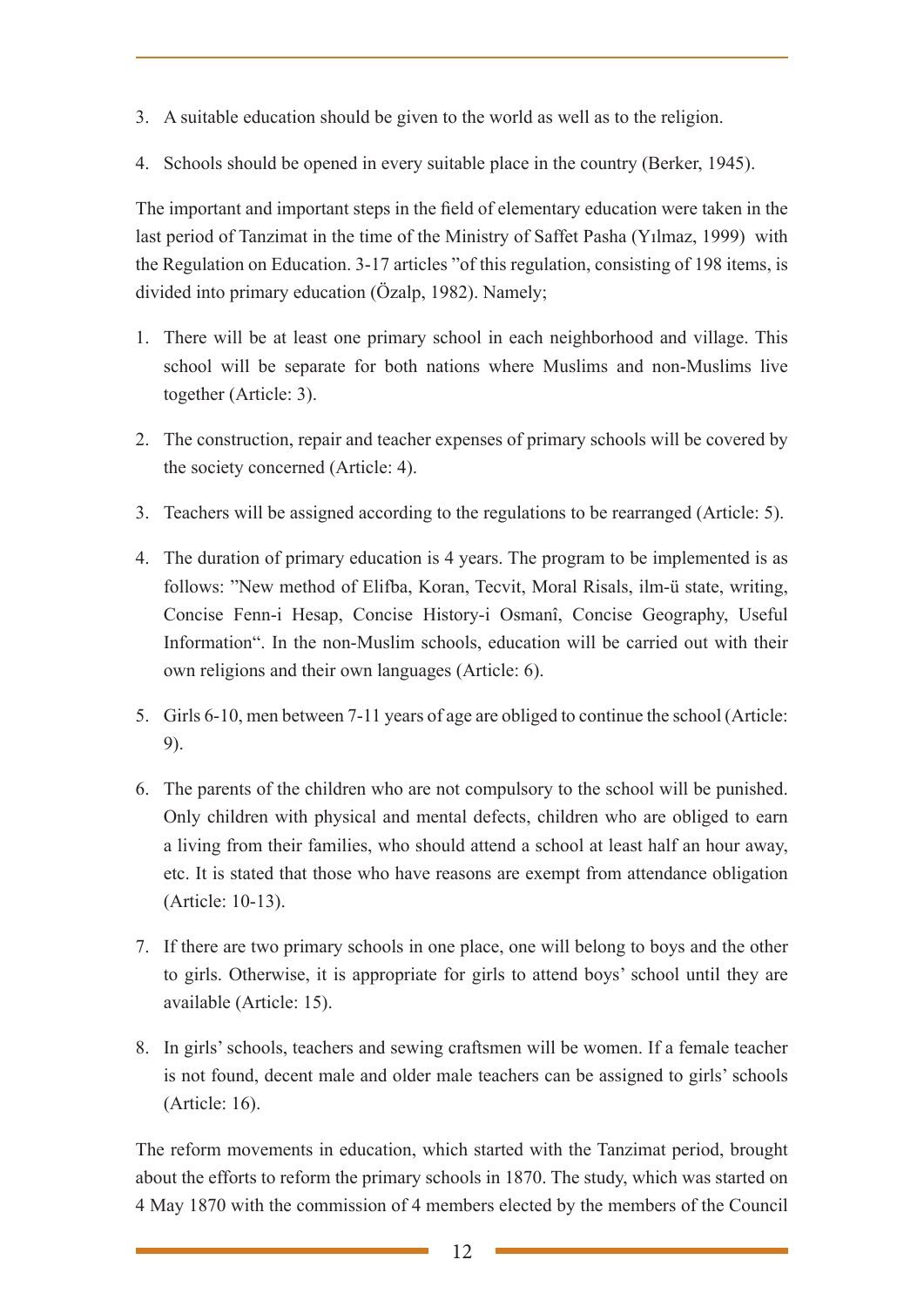of Ministers and the Administrative and Administrative Offices, was carried out in primary schools in İstanbul (Bilim, 1984). If we need to bring the principles outlined in the report, we can say:

- 1. Participation of all students should be ensured.
- 2. Class method should be applied in the courses, the curriculum should be made according to the level of the students.
- 3. The courses should be explained to the students in a clear and plain language.
- 4. Girls as well as girls should benefit from the right to education.
- 5. Education, examination and holiday times should be planned in a planned way.
- 6. Teachers should be trained with knowledge of quality and formation. First of all, teachers should read and write Turkish well and should be nice, knowledgeable and loving towards their students. Because the best teacher is a heaven to the student and the person who makes the lesson a source of joy.
- 7. The teacher should be guiding only and should implement a system that develops children's personal abilities and creative powers. In other words, memorization should move away from education to applied education.

The report prepared by Selim Sabit Efendi, one of the four-person commission, was published in Maarife under the name of rapor Rehnüma-yı Muallimin-i Sıbyan "in the following years. This work has brought some innovations to the teaching methods (Bilim, 1984). If we need to bring the principles outlined in the report, we can say:

Ottoman society was introduced to the new method of education by the application of ile Rehnüma-yı Muallimin-i Sıbyan, written by Selim Sabit Efendi in 1871, in the field of education. This new method of teaching and learning, which is called Usûl-ü cedit, has been modernized with lectures, tools and materials used in the course. This method found applications in schools opened in accordance with the change.

Unification of 1924 to ensure unity in teaching, as indicated in the grounds of the draft law initiatives begun in 1839 after the proclamation of the Tanzimat also not been successful in this regard. In contrast to the desired separation it has grown even more. This has been done in the first phase of improvements made to the Unification Act to madrasah reforms are considered to be accurate to start with. Second Constitutional Monarchy began to catch up with educational activities primarily made in improving the madrasas in the new generation has emerged as the consensus creation efforts. Tanzimat period under the influence of westernization current constitutional period also increased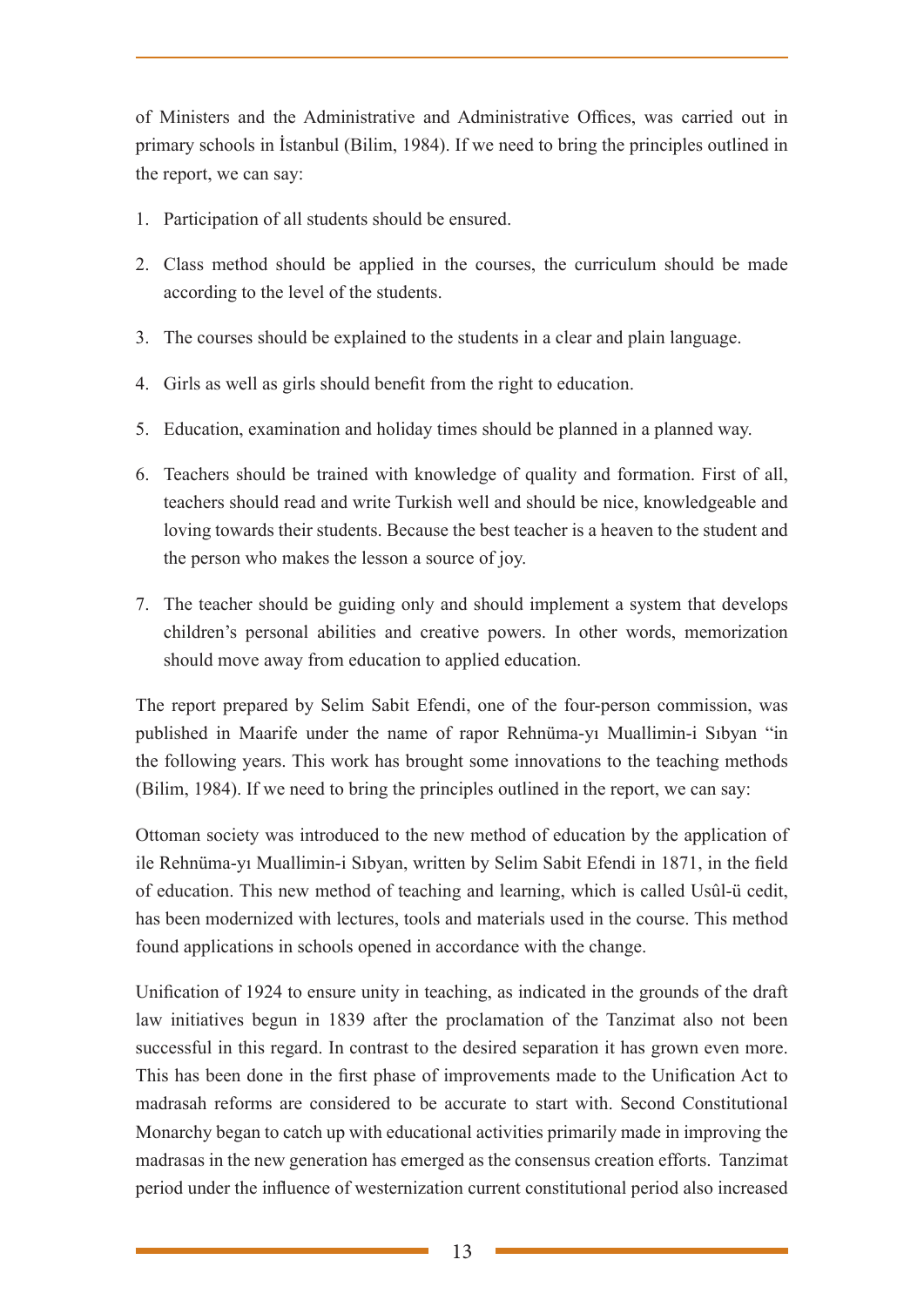the interest in foreign schools for reasons such as the low quality of the public schools of failure and drifted away from the national education community. best way to learn a foreign language in foreign schools, although most favorable conditions such as the presence of qualified educators in religious schools, students had influenced political and cultural sense. For example, in geography and history lessons, children were forced to learn the lessons of history and geography of the foreign state where they go to school (Oymen, 1969). Foreign schools recently that he had gone very far, even the cross to redeem the students were misdemeanors kick your ass. Most of the family did not show their reactions although they know it (Oymen, 1969). For this reason in particular it should be given by Turkish teachers with great care ehliyetna Turkish courses in foreign schools (Oymen, 1969).

Adopted in 1914, " Müessesat-ı Mezhebiye and Tedrisiye ve Mekatib and Emakin-i Sıhhiye"" in law Article 27 "Both individuals, fermanl and writ all foreign schools on the need institutions of Turkish language, the will read Ottoman history and geography as Turkish. Turkish teachers will be ehliyetna "(Oymen, 1969) was experiencing problems, despite the inclusion of the provision in practice.

A private Armenian school, they hear your teacher in my school now needs to Turkish lessons, but reveals only part of teacher training courses they inflicted on the specialization of Turkish teachers (Oymen, 1969). Meşrutiyetl the start of a new era, this period of national feeling, indicating that the period of nationalist formation in the opinion of the Ziya Gokalp also possible to see the first seeds of the teaching unions (Gokalp, 1913).

A nation-established as a state project Turkishness Republic of Turkey, Turkish language, Turkish culture while getting protected by the Constitution and laws, the country's Turkish and / or non-Muslim ethnic, linguistic and no religious community were counted and were subjected to systematic discrimination in some areas. Minority protection effort was seen as interference in the affairs of other states with a residual effect from the experiences of the last period of the Ottoman Empire. Tevhid-i Tedrisat Law, which was accepted in 1924, was terminated by the various structures in education. Why was the law of Tevhid-i Tedrisat (unity in teaching) removed? What was the situation in the Ottoman Empire after Tanzimat? On the one hand, lodges and dungeons, religious education institutions; on the other hand, y missionary y schools providing education in a foreign language. And two different types of intellects derived from these two sources: First, the Ottoman is keen to draw back to the past, the sultan is the king, defends the illusion; secondly, he is blindly a Western fan, does not trust his own nation, looks for a foreigner in his solution, these üne mandacers ü that. These two intellectuals eat each other, the huge ship sank the Ottoman Empire, gone, lost in the water. which analyzes the collapse of the Ottoman Ataturk as a binary new measures in education in the Republic of Turkey Unification of Education Law was put into practice. It is possible to see his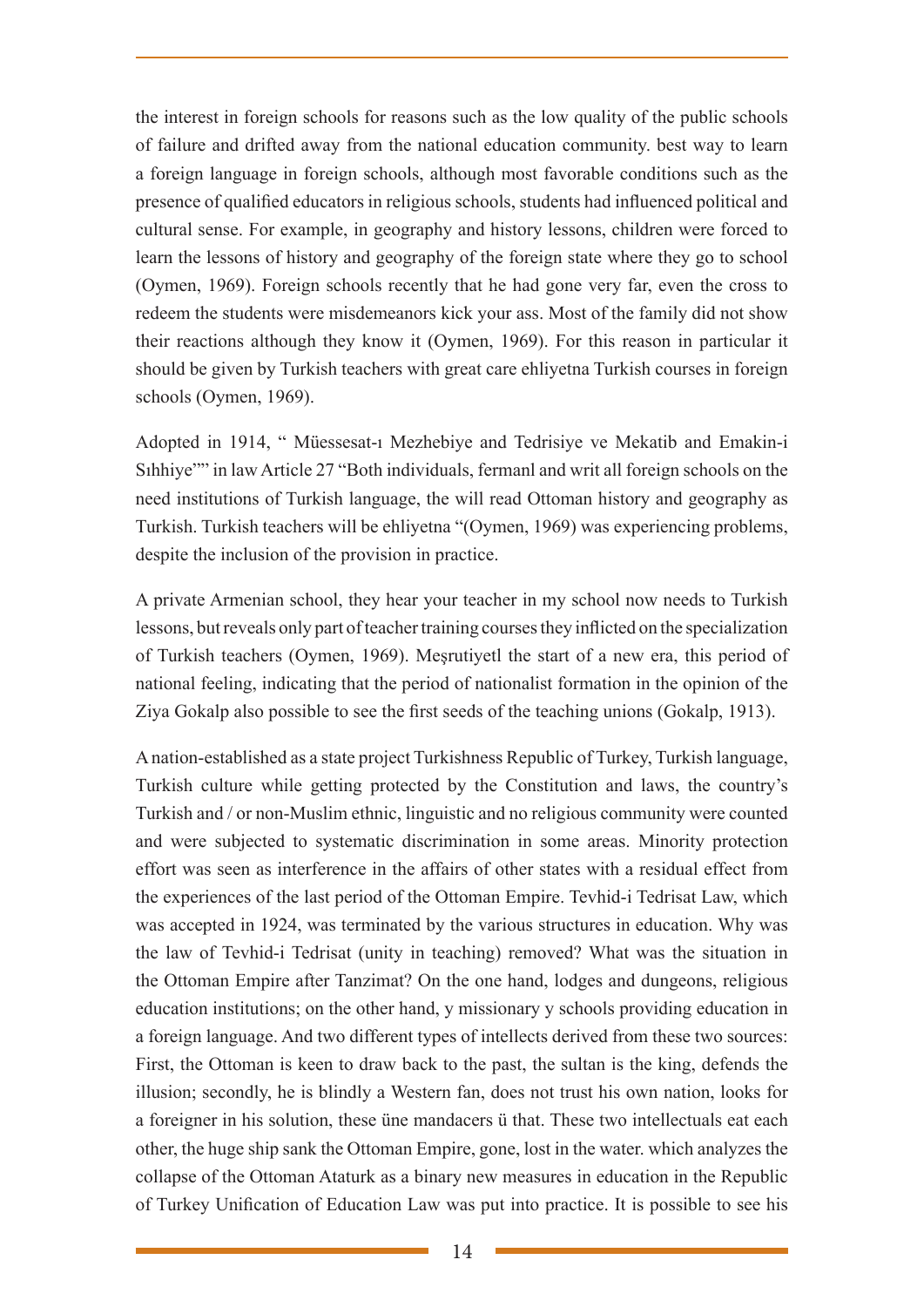sensitivity on this subject in the following lines: "The Ottoman sovereignty, which ended in the Tanzimat period, could not have succeeded in starting the unification of education, but in contrast there was even a duality. Two kinds of education raise two kinds of people in a country, this is the feeling and thought." it is completely contrary to its unity and solidarity purposes (Turan, 1988). As a matter of fact, one of the ministers of the former Religious Affairs. According to Lütfi Doğan (1990); In the Ottoman period, in addition to the scholastic training institutions based on memorization by repeating some of the old texts in a limited way and not bringing a new object, II. Mahmut and the scientific education institutions, in a sense, secular education institutions, with the Tanzimat following this period, began to make room for themselves in an increasingly stronger proportion. In addition to the madrassas, which had lost their effectiveness and corrupted everything, the new scientific and educational institutions continued to coexist for a period of around a century. This dual education and training, which did not have any common features among them, could not provide the desired development, change and renewal of the society, and the old classical madrasa management was further deteriorated and decayed. Great Ataturk, during the Ottoman period, preventing the development of society, the reasons for the renewal and progress to follow the reasons for what should have been the priority task of education on this issue. The reflection of the practice of two honeys in the Ottoman educational history in the Republican era was through the Law on Tevhid-i Tedrisat (Education Union Law). This law, which entered into force on March 3, 1924, aims to provide education to the Ministry of Education by means of madrasas and primary schools which have religious education and honey by the Ministry of Education. it aims to end the dichotomy between rüştiye, idadi, sultani, and iptidai schools and to connect all educational institutions in the country to the Ministry of National Education. The provisions of the Tevhid-i Tedrisat Law have been implemented.

#### *THE LAW OF TEDRISI TEDRISAT*

*Law Number: 430 Date of Admission: 03/03/1340 Publication Location: Official Gazette Date: 03/06/1340 Number: 63 Published in the Law: Series: Volume 3: 5 Page: 322*

*Article 1 - all institutions which Turkey is within the knowledge and Tedris appurtenant to the Ministry of Education.*

Article 2 - It is transferred to the Ministry of Education and transferred to the Ministry of Education.

*Article 3 - The amount allocated to the civil servant and medeval shall be transferred to*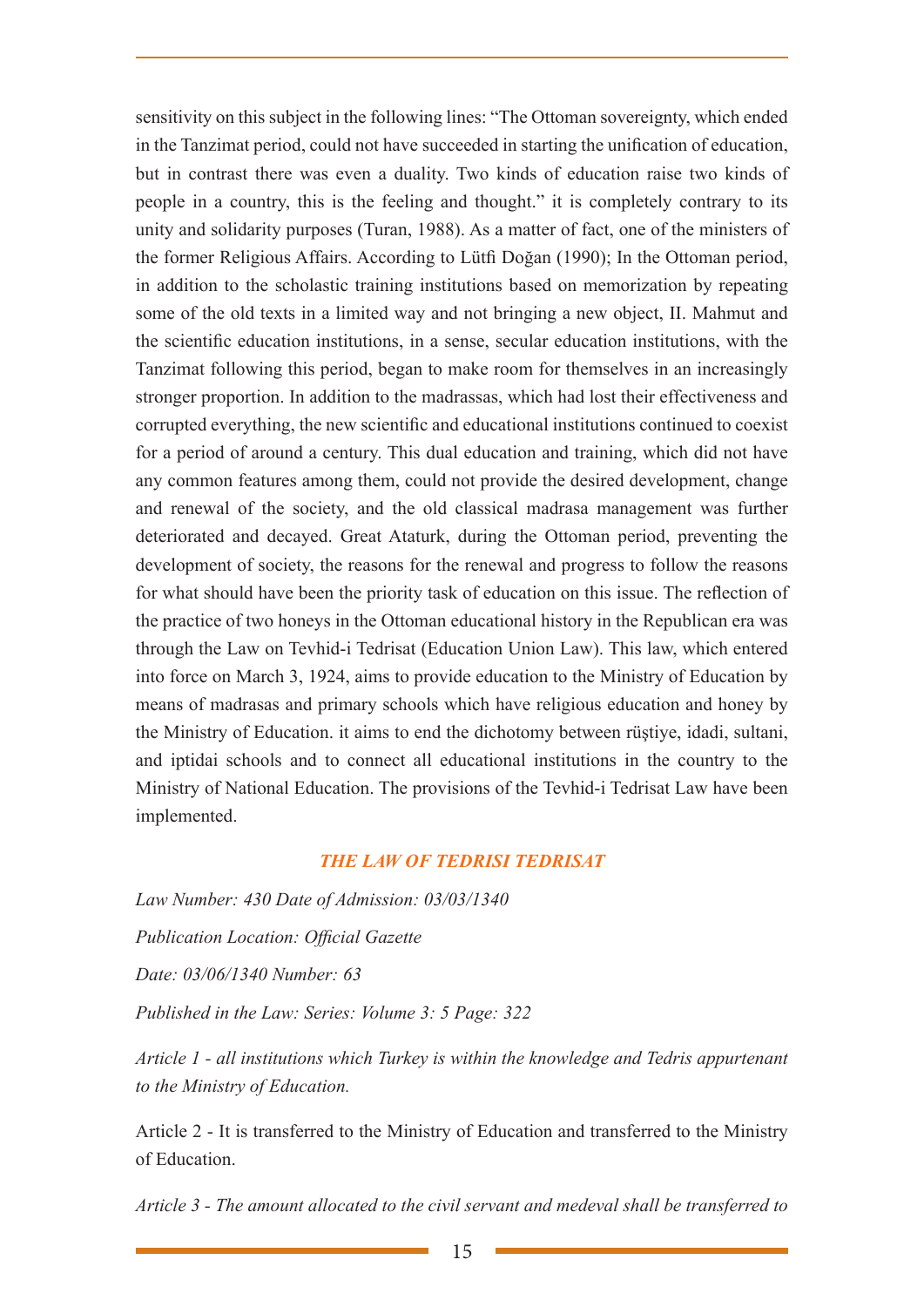*the budget of the Ministry of Justice.*

*Article 4 - The Ministry of Education will establish a Faculty of Theology in Darülfünü for the purpose of raising higher religious education facilities, and will establish separate schools for the education of the civil servants with the function of performing the sanctimonies like imamah and rhetoric.*

*Article 5 - This law has been completed by the date of the expedition and education and education and education until the National War has reached the National Defense and the Ministry of Public Affairs mandate to the Ministry of Education, the budget and the delegation of the Ministry of Education together with the instructions were fixed. The board of trustees and the delegates present in the petitions shall hold bonds between the Attorneys to which they belong and the members of the army shall maintain their proportions. (Annex: 22/4/1341 - 637/1 art.) Mektebi Military high schools originating from the region were transferred to the Ministry of National Defense with their budget and cadres.*

*Article 6 - This law is valid from the date of the publication.*

# *Article 7 - The execution delegates of the execution of this law*

Ataturk, after installing the new Republic of Turkey, Democratic Republic of the required new social structure, open to change contemporary society, a secular state and the individual, independent and wanted to create through a strong economy, education based on our own resources. Thus, on the one hand, it was functionally approaching education in order to spread Turkish revolutions and to root them out. As can be seen, two main cases of education policy of Atatürk are discussed above:

1- Disorganization of the Ottomans is far from being national and not scientific;

2- New Republic and Turkey for the extension of the revolution rooted in a functional task training installation) formats. Thus, his two main purposes in education have emerged. These:

1- Our education should be national, scientific and united,

2- To live the Republic of Turkey, the revolution should be directed to the protection and development. While creating educational policy in order to realize these two main objectives, Atatürk has acted from the requirements and the practice of the newly established Republic. Indeed, he is neither an educator nor an educational thinker. He did not present a new education system or philosophy, nor did he propose any ideas about education in all respects. His interest in education has been in the role that education will play in changing Turkish society (Başgöz, 1995). Therefore, the basic principles of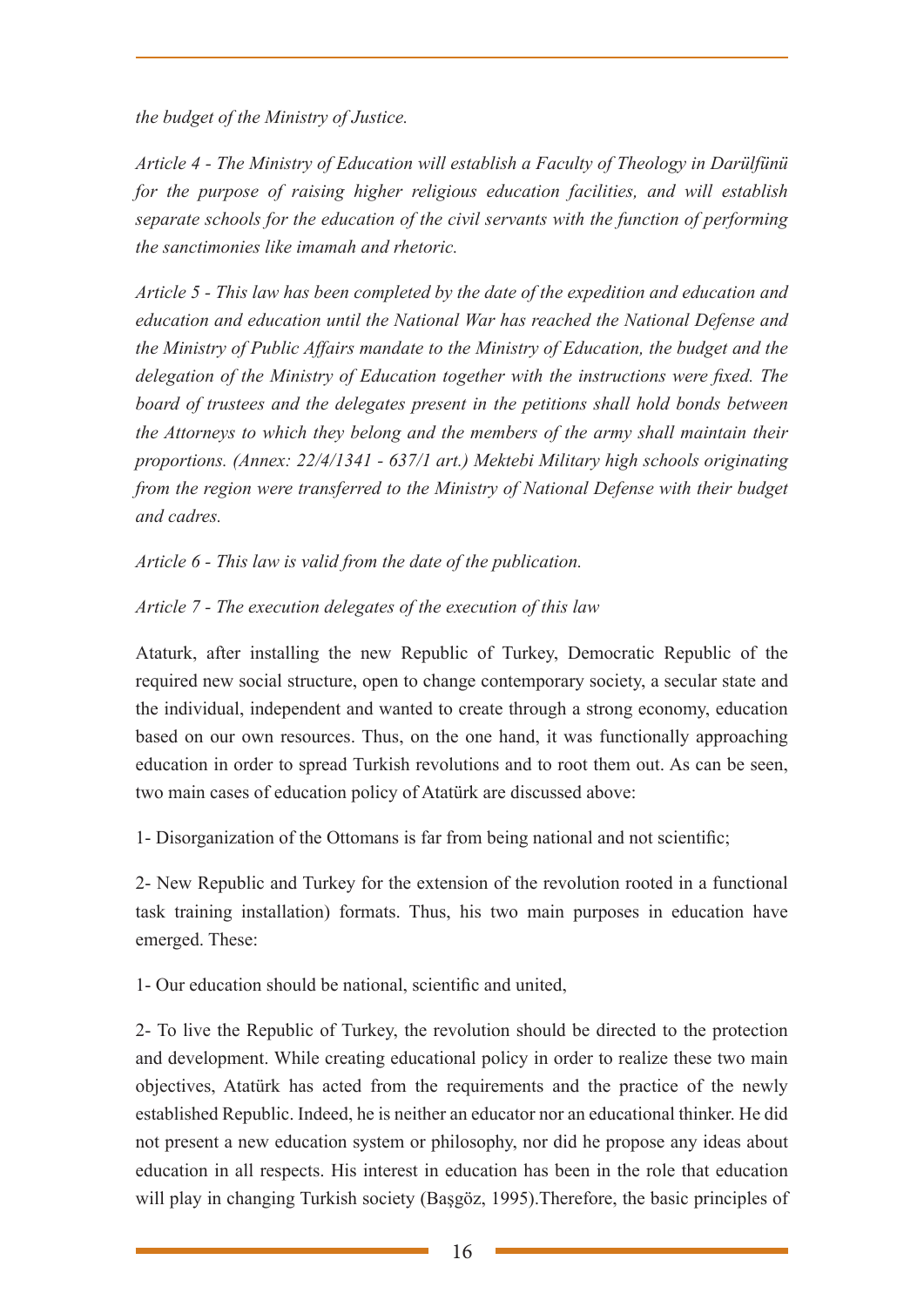Atatürk's educational policy should be considered and evaluated within this framework.

# **Conclusion and Evaluation**

Tevhidi Tedrisat, "teaching unity" of modern education in the context of national and secular curricula, formal and in-formal education areas by targeting to organizational and institutional innovation, destroyed the facilities can keep alive the old institutions. the first three years of the Act's entry into force (1924-27) leaked from the madrasa religious education mainly to public schools, teaching Arabic and Persian were removed in parallel. To take the control of the Ministry of Education schools and madrasas sat vanish with a secular base. So why stifled scientific thought throughout the centuries were abolished. The modernization of the teaching of spirituality from purified with rational thought, opened paths to science.

the same idea of combining teaching, the same people who have the same thoughts and feelings were grown. Thus the ideals of unity, strong steps were taken towards cultural unity. Speed the process of nation have won the nation switches to society from nations communities. The rest of the regime and eliminate possible counter-revolutionary powers were removed. and who believe in the values of the Republic, Atatürk's generation had embraced the revolution opened the way to grow.

After the Tanzimat, the increasing number of foreign schools were under control. History, Geography, Foreign language courses, foreign or minority languages as well as Turkish were taught. Religious symbols in the colleges and other foreign schools were banned and religious doctrines whose purpose was to instill different national feelings. Then, the first parts of foreign schools were removed and primary education had to be seen in Turkish schools. Foreign schools, which insisted on providing religious education, were closed. Minority schools were also directly linked to the Ministry of Education. In 1927, only the life of Muslims in Turkey, the first on the grounds that people from other religions also found, was removed from the middle and high school religion classes.

In summary, the Education Union Law, prepared in accordance with the modern and secular state understanding, has been one of the biggest steps towards national integration and modernization by bringing education in line with modern science requirements. These breakthroughs prepared the environment suitable for the 1928 letter revolution.

In the Republican period, the regulations on primary schools had a different course in order to educate the new generations in a democratic and secular manner. The preservation of the new political system and training of teachers who will train according to the national values of the Turkish people have been reshaped as the first step of education, which is primary education. In general, the Education Union law, which will reorganize the entire educational structure, indirectly affected primary education. In this period, the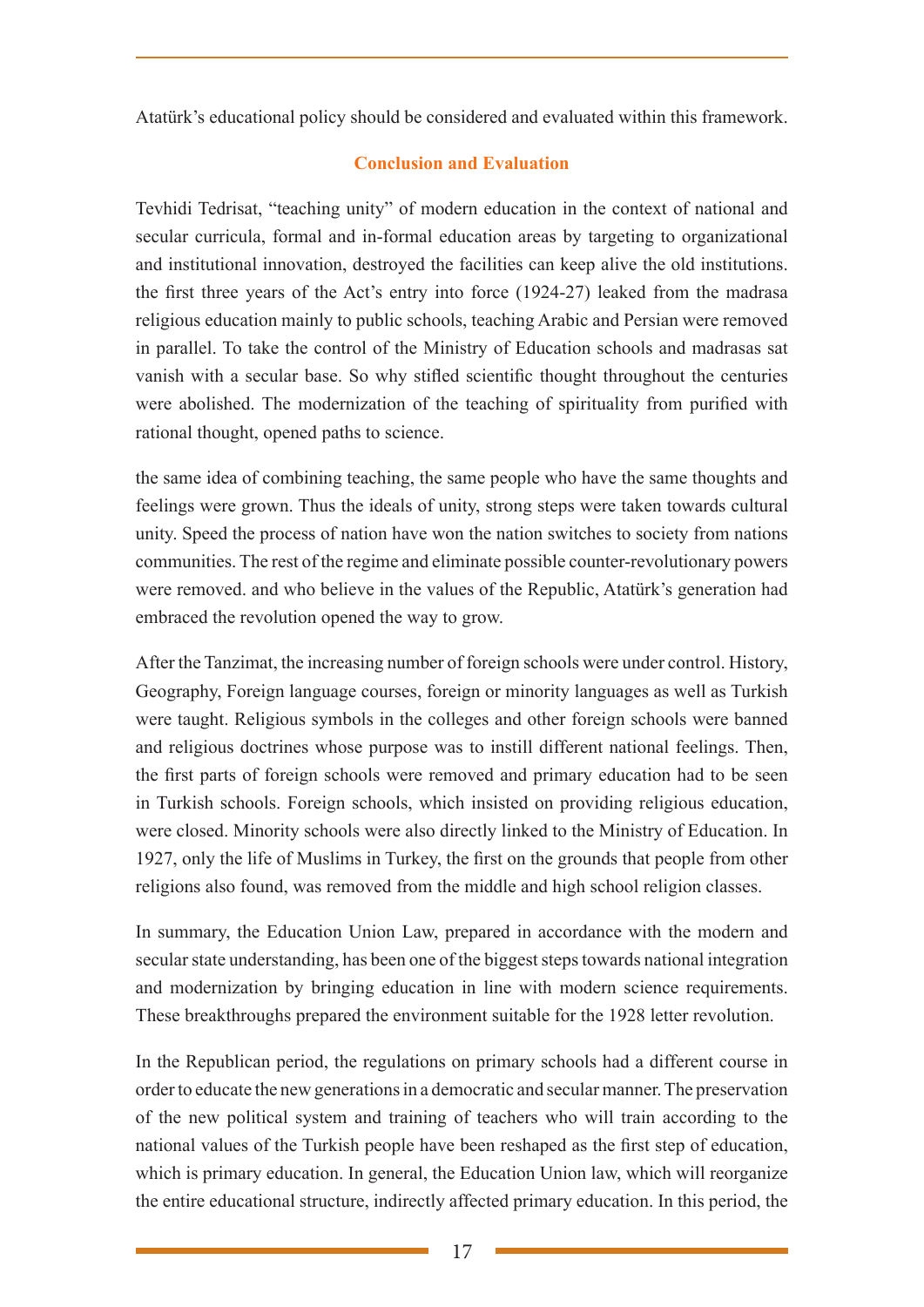supervision of all educational institutions was transferred to the Ministry of National Education. In 1924, the follow-up of the curriculum of the first schools in all primary schools was thus easier to achieve. The first general education law was adopted in 1926 was connected to the Republic's laws, including the functioning of all education institutions in the Republic of Turkey. In 1928, the transition from the use of the Arabic alphabet from the foundation of the Ottoman Empire to 1928 was made possible by the transition from the Latin alphabet to the Latin alphabet. In this period, where the foundations of the educational infrastructure targeted by the Republic were laid down, various arrangements for primary education, new arrangements, training of primary school teachers and training of students were started. Turkish education system has a definite and unchanging structure and has become a public without losing time after having it with Tevhid-i Tedrisat. In life, for the people, together with the public principle has been the educational password of the new Turkish State.

From the Second Constitutional Monarchy to the Unity of Tevhid-i Tedrisat, both enemies of civilization and foreign enemies have been fought. The Government of Turkey, especially in the country by continuing to work in the field of education, despite the consensus of the two adversaries, has realized the teaching unions. However, in the period we worked, while innovations and innovations succeeded in the sense of idea, there were many shortcomings in its implementation. Lack of school due to lack of teachers; Although the school was opened, the unfavorable conditions for education continued for many years. In addition, the obligation of primary education cannot be applied as desired in a period of nearly 100 years and the right to free education has not been provided under ideal conditions.

#### **References**

- Açıkgöz, Ö. (2008). Osmanlı Modernleşmesi: İktisadi-Siyasi Dinamikler ve Kırılmalar, Lotus Yayınevi, Ankara, s. 172 116
- Akyıldız, A. (1919). "Meclis-i Meb'ûsan", DİA, c. 28, s. 247.
- Akyüz, Y. (1982). *Türk eğitim tarihi*. Ankara Üniv. Eğitim Bilimleri Fak..
- Atay, H. (1983). Osmanlılarda Yüksek Din Eğitimi: Medrese Programları İcazetnâmeler Islahat Hareketleri, 1. Bs., Dergah Yay., İstanbul, s. 25.
- Baltacı, C. (2005). *XV-XVI. asırlarda Osmanlı medreseleri: teşkilât: tarih* (Vol. 198). MÜ İlahiyat Fakültesi Vakfı Yayınları.
- Basgöz, I. (1995). Türkiyenin egitim cikmazi ve Ataturk. *The problems of education in Turkey and Ataturk). TC Kultur Bakanligi, Basbakanlik Basimevi: Ankara*.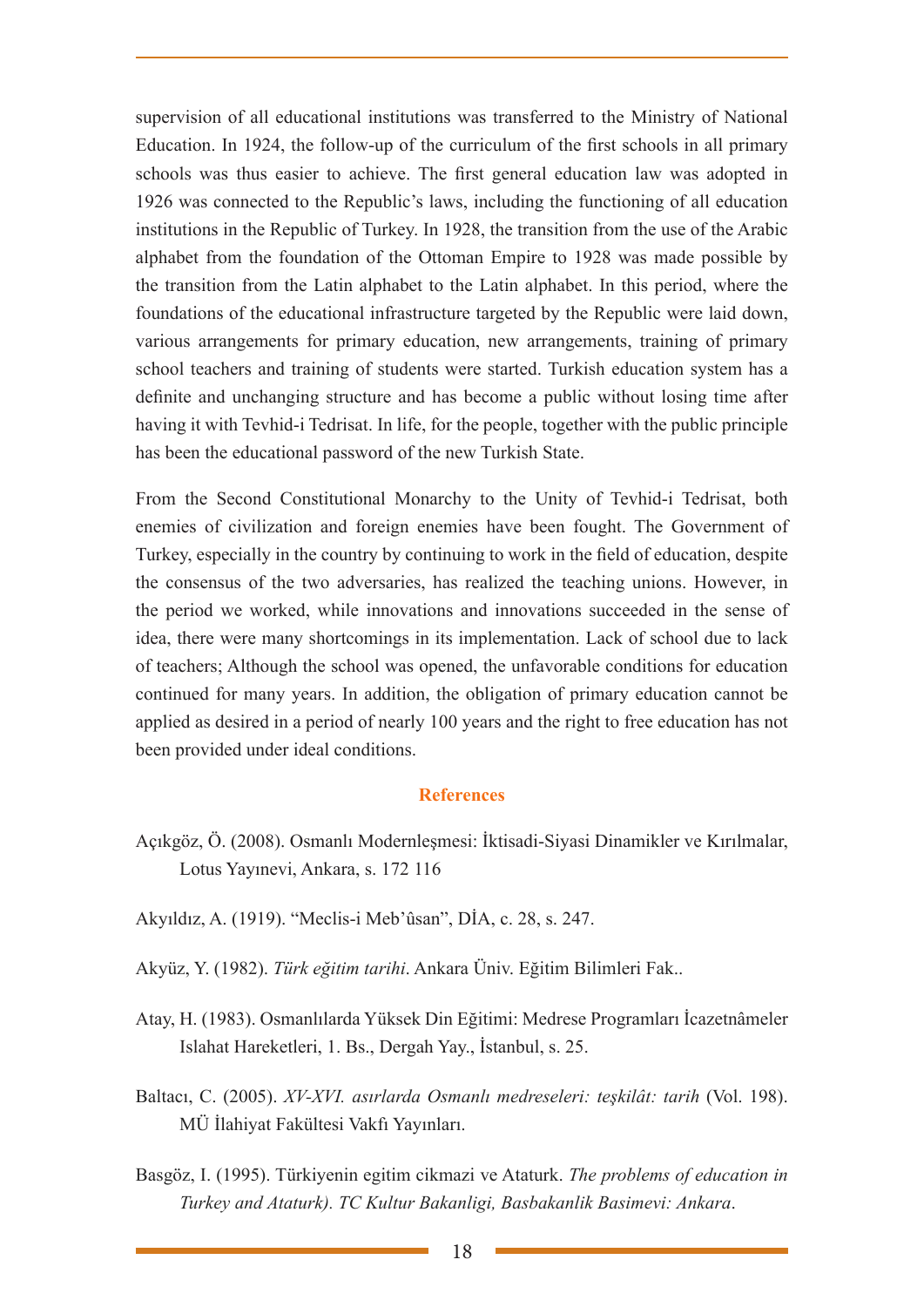Berker, A. (1945) Türkiye'de İlköğretim ( 1839- 1908), Ankara, s.3

- Beydilli, K. (2006). Mühendishâne-i Bahrî-i Hümayun. *Türkiye Diyanet Vakfı İslâm Ansiklopedisi (TDVİA), XXXI, İstanbul*, 514-516.
- Bilim, Cahit Y. (1984). Tanzimat Devri'nde Türk Eğitiminde Çağdaşlaşma (1839–1876), Eskişehir, s.42.
- Çelebi, K. (1990). İslamda Tenkid ve Tartışma Usûlü (Mîzânü'l-Hak fi İhtiyâri'l-Ehak). *Süleyman Uludağ-Mustafa Kara (yay.), İstanbul: Marifet*.
- Devletimizi Kuranlar (1985). Birinci Türkiye Büyük Millet Meclisi.: Birinci TBMM 65. Yıl, t.y., y.y., (Meclis Başkanı Necmettin Karaduman(1983-1987)'ın takdimiyle), s. 12-13.
- Doğan, L. (1990). Din Eğitimi ve Laîklik. *Eğitimde Lâiklik*.
- Gökalp, Z. (1913). "Türkleşmek, İslamlaşmak, Muasırlaşmak", Türk Yurdu, c.III, 7 Mart 1329, s.5
- Gündüz, M., & Paşa, E. Y. A. C. (2013). Osmanlı eğitim mirası. *Ankara: Doğubatı Yayınları*.
- İhsanoğlu, E. (1999). Osmanlı Eğitim ve Bilim Müesseseleri. *Osmanlı Medeniyeti Tarihi, ed*.
- İpşirli M. (1994). "Dersiâm", İstanbul DİA, IX,
- Kafadar, O. (1997). Türk Eğitim Düşüncesinde Batılılaşma, Vadi Yay. Ankara, s. 90.
- Kazıcı, Z. (2011). *İslâm medeniyeti ve müesseseleri tarihi*. Marmara Üniversitesi İlahîyat Fakültesi Vakfı Yayınları.
- Kırpık, G. (2012), "İlk Türk İslam Devletlerinde Eğitim", Türk Eğitim Tarihi, (Ed. Güray Kırpık ve dğr.), s. 33-100, Otorite Yayınları, Ankara.
- Kodaman, B. (1988).Abdulhamid Devri Eğitim Sistemi, TTK Yay., Ankara, , s. 1.
- Okumuş, E. (2006)."Osmanlı Devletinde Modernleşme Süreci", Osmanlı Devleti'nde Eğitim Hukuk ve Modernleşme, Ark Kitapları Yay., İstanbul, s. 190.
- Öcal, M. (2015). *Osmanlı'dan günümüze Türkiye'de din eğitimi: mukaddime kitap*. Dergâh Yayınları.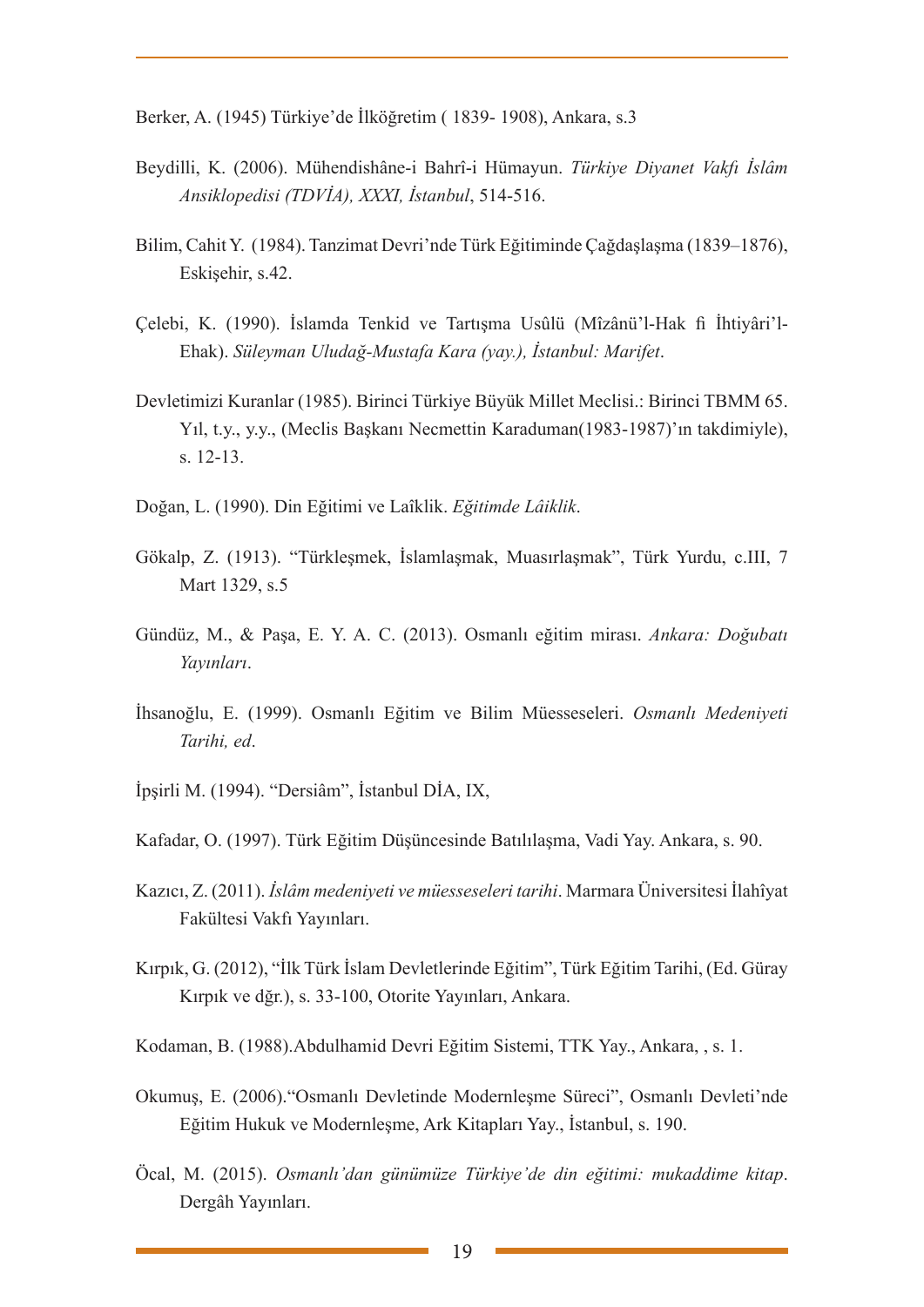Öymen, H. R. (1969). *Doğulu ve batılı yönü ile eğitim tarihi*. Ayyıldız Matbaası.

- Öymen, H. R. (1969). Türkiye'nin Eğitim Problemleri Devrimler ve Reformlar Açısından I, Ankara.
- Özalp, R. (1982 )."Maarif-i Umûmîye Nizamnamesi", Milli Eğitimle İlgili Mevzuat ( 1857- 1923 ), İstanbul.
- Özkan, S. (2011). Türk Eğitim Tarihi, Nobel Yay., İstanbul, s. 60.
- Özyılmaz, Ö. (1993). "Medreselerin Bozulma Sebepleri ve Bunların Islahı Yönünde Yapılan Çalışmalara Kısa Bir Bakış", Uludağ Üniversitesi İlahiyat Fakültesi Dergisi, C. : V, sayı: 5, s. 133-150, s. 143-144. 164
- Pedersen, J. (1979). "Mescid", MEB İslâm Ansiklopedisi, 8. C., Milli Eğitim Basımevi, İstanbul, s.11.
- Sarıkaya, Y. (1997). *Medreseler ve Modernleşme*. İz.
- Sarıkaya, Y. (1999). Osmanlı Medreselerinin Gerilemesi Meselesi: Eleştirel Bir Değerlendirme Denemesi, İslâm Araştırmaları Dergisi, sayı: 3, s. 23-39, s. 29. 107
- Şanal, M. (2003). "Osmanlı Devletinde Medreselere Ders Programları, Öğretim Metodu, Ölçme ve Değerlendirme Öğretimde İhtisaslaşma Bakımından Genel Bir Bakış", Erciyes Üniversitesi Sosyal Bilimler Enstitüsü Dergisi, sayı: 14, s. 151.
- Tangulu, Z., Karadeniz, O., & Ateş, S. (2014). Cumhuriyet dönemi eğitim sistemimizde yabancı uzman raporları (1924-1960). *Turkish Studies-International Periodical For The Languages, Literature and History of Turkish or Turkic*, *9*(5), 1895-1910.
- Şimşek, U., Küçük, B., & Topkaya, Y. (2012). Cumhuriyet Dönemi Eğitim Politikalarının İdeolojik Temelleri. *Electronic Turkish Studies*, *7*(4).
- Turan, Ş. (1998). *Türk devrim tarihi* (Vol. 4). Bilgi Yayınevi.
- Uzunçarşılı, İsmail H. (1965).Osmanlı Devletinin İlmiye Teşkilatı, TTK Yay., Ankara, , s. 1.
- Yazır, E. H. (2015). *Kur'an-ı Kerim ve Yüce Meali*. Gnosis Digital Publishing.
- Yılmaz, M. (1999). "Safvet Paşa", Yaşamları ve Yapıtlarıyla Osmanlılar Ansiklopedisi, c.II, İstanbul, 485–486.